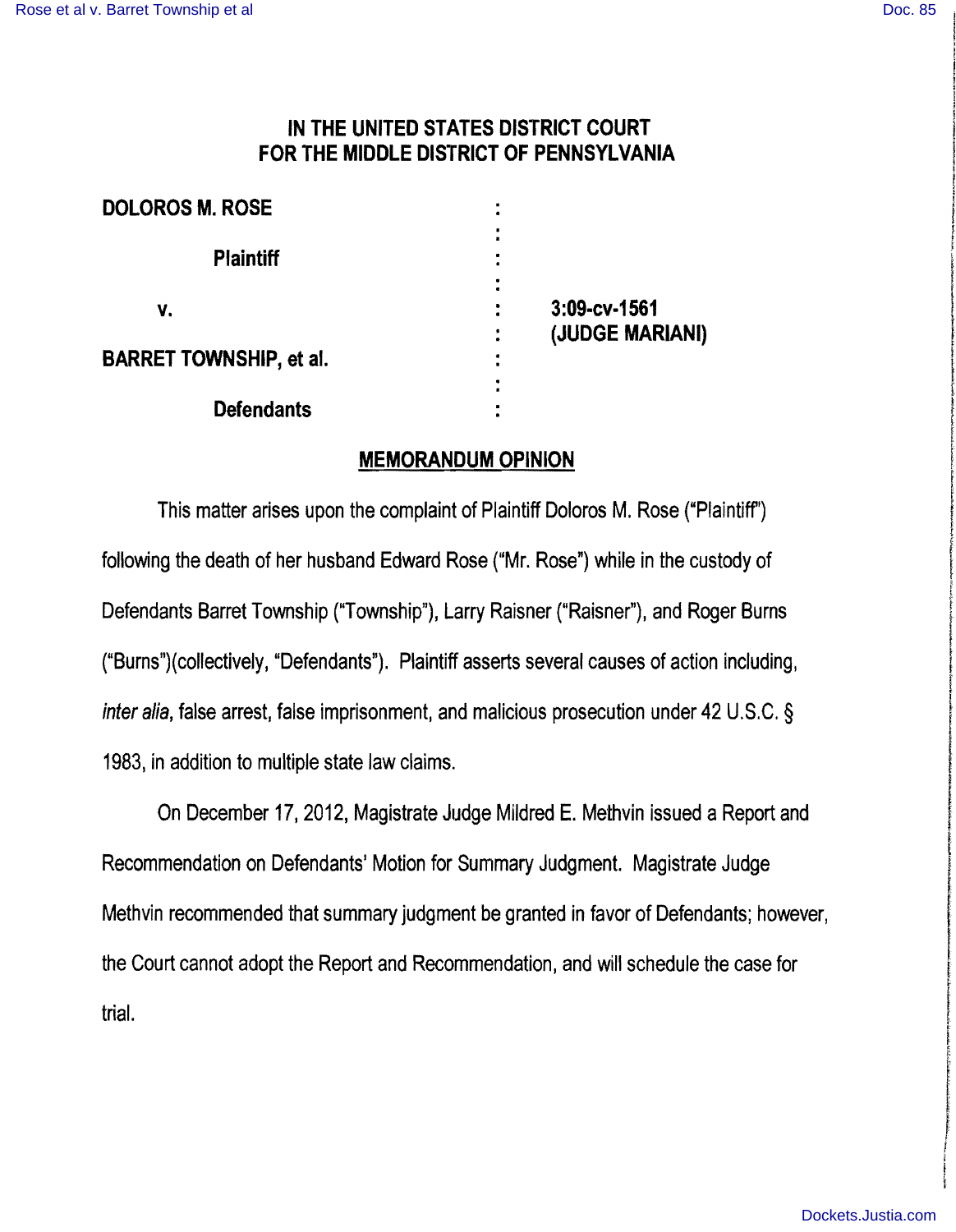#### **BACKGROUND**

Defendants Raisner and Burns are officers with the Barret Township Police Department. On the night of August 17, 2007, they stopped Mr. Rose after Raisener allegedly noticed a "registration lamp" dangling from below the bumper of Mr. Rose's truck. The officers made a U-turn and effectuated a traffic stop. Video footage and audio recording from a camera mounted to the dash of Defendants' patrol car captured significant portions of Defendants' encounter with Mr. Rose. The camera also depicts the registration  $\begin{bmatrix} \end{bmatrix}$ 

İ the orientation of the con-I

response

f

After speaking briefly with Mr. Rose, Raisner then told Burns to tell Mr. Rose that he smelled alcohol "to cover his rear end." (See Doc. 78 ¶ 14; Doc. 72, Ex. K.) The Defendants then conducted a series of four field sobriety tests, in addition to two separate breathalyzer tests. Each of these tests was captured by the patrol car's mounted camera. The breathalyzer revealed results substantially below the legal blood alcohol content limit. The mounted camera revealed that Burns did not want to arrest Mr. Rose. Raisner then told Burns that he would arrest Mr. Rose is Burns refused. Raisner then placed Mr. Rose under arrest fer driving under the influence. He was handcuffed, and subsequently collapsed. Resuscitation efforts were unsuccessful and Mr. Rose was pronounced dead at the hospital.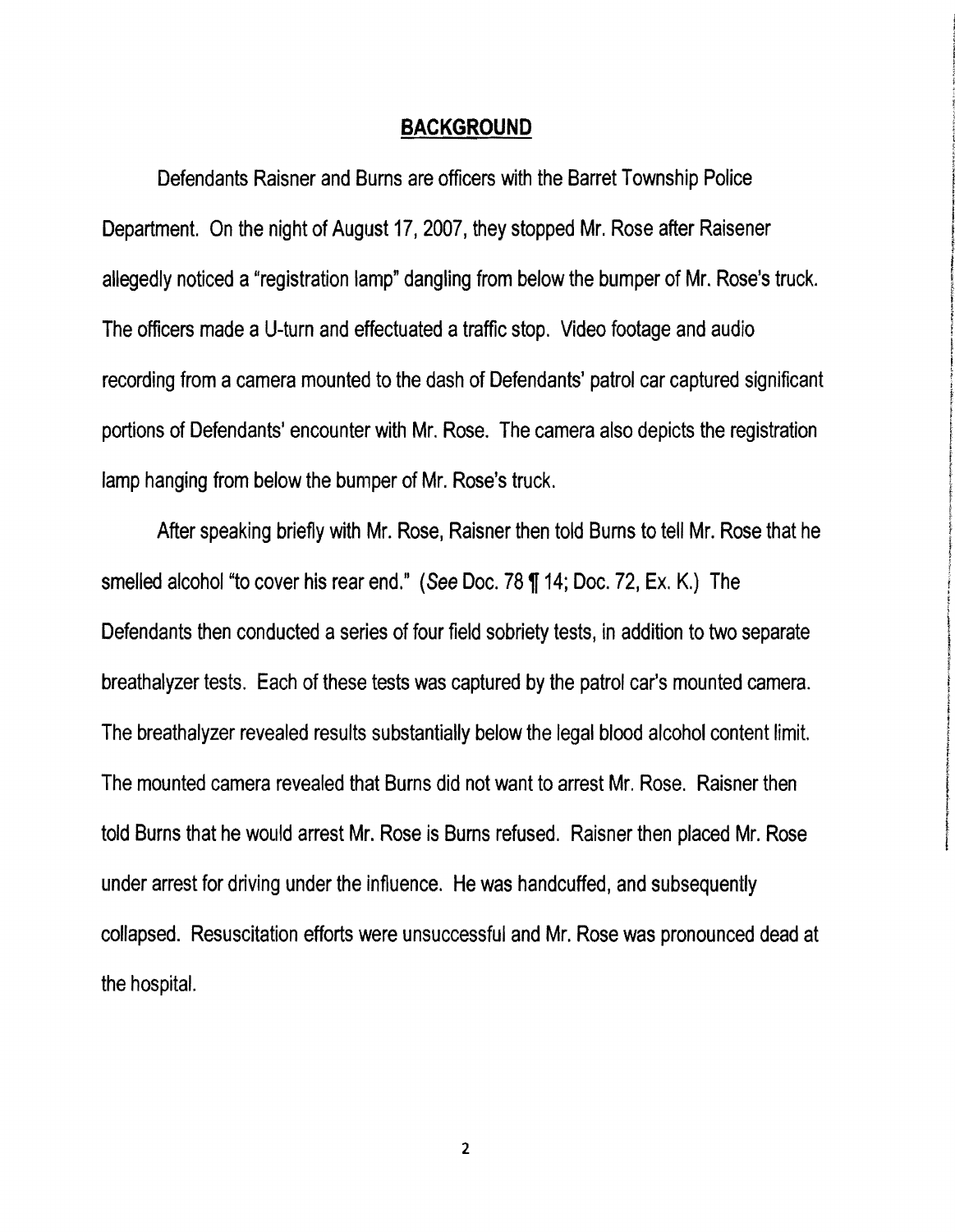#### **DISCUSSION**

Magistrate Judge Methvin's Report and Recommendation provides the Court with a complete and accurate description of the law surrounding the propriety of a motor vehicle stop on the basis of reasonable suspicion and the arrest of an allegedly intoxicated driver based upon probable cause. Nevertheless, the Report and Recommendation contains findings of fact that the Court cannot adopt at the summary judgment stage.

#### I. Reasonable Suspicion to Effectuate Motor Vehicle Stop

Magistrate Judge Methvin found that Defendants had reasonable suspicion to effectuate the initial traffic stop based upon the dangling registration lamp. Judge Methvin found that the "video clearly depicts a license plate light hanging below the vehicle's rear bumper." See Report and Recommendation, ECF Dkt. 82, at 18. However, the court finds that the overall record and the patrol car video are unclear as to whether there is another light properly functioning to illurninate Mr. Rose's license plate. The Pennsylvania Motor Vehicle Code requires the following with regard to acar's rear lighting:

Every vehicle operated on a highway shall be equipped with a rear lighting system including, but not limited to, rear lamps, rear reflectors, stop lamps and license plate light, in conformance with the regulations of the department.

75 Pa. Cons. Stat. §§ 4303{b),

Judge Methvin found that it "need not be determined whether Mr. Rose did, in fact, violate the Vehicle Code in order to validate the traffic stop," See Report and Recommendation, at 19. Under the totality of the circumstances, however, the Court is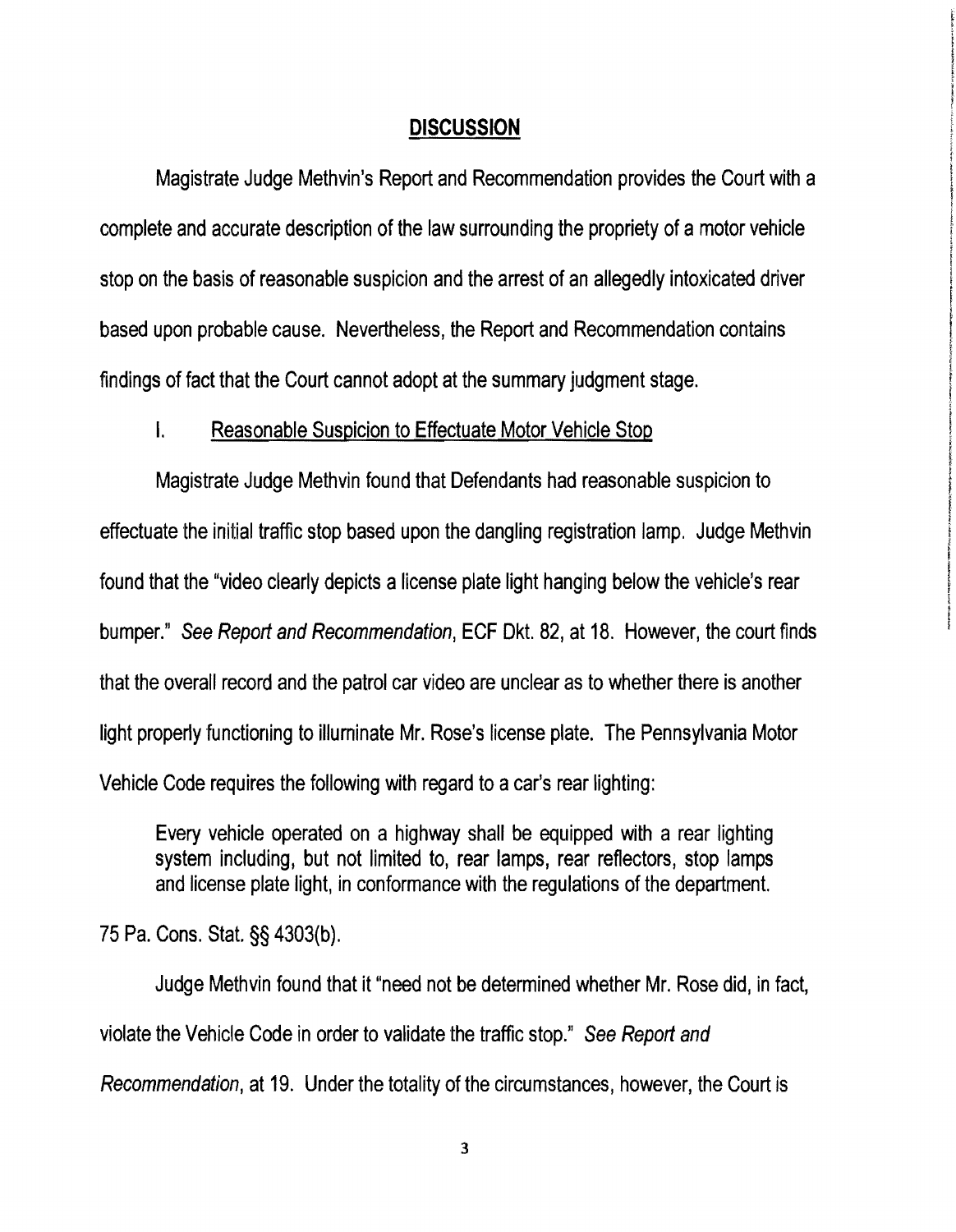unable to determine whether a second license plate light was functioning on Mr. Rose's car, and whether the specific, objective fact that alight hung beneath Mr. Rose's bumper constitutes "reasonable" suspicion warranting an investigatory traffic stop. We believe the facts surrounding the claim of reasonable suspicion, as well as the question of reasonableness itself, are matters for a jury to decide, as the Court cannot make such findings at the summary judgment stage.

, responsive

## II. Question of Probable Cause to Arrest Mr. Rose

Magistrate Judge Methvin found that there was probable cause to effectuate an arrest upon Mr. Rose for driving under the influence of alcohol. Judge Methvin acknowledges that the issue of the existence of "probable cause in effecting an arrest is typically one for the jury." See Report and Recommendation, at 21 (citing Estate of Smith v. Marasco, 318 F.3d 497, 514 (3d Cir. 2003)). She further noted, however, that "where the evidence, viewed most favorably to a plaintiff, reasonably would not support a contrary factual finding, acourt may conclude that probable cause exists as amatter of law." See Report and Recommendation, at 21 (citing Merckle v. Upper Dublin Sch. Dist., 211 F.3d 782, 788-89 (3d Cir. 2000)). "The proper inquiry ... is not whether the person arrested in fact committed the offense but whether the arresting officers had probable cause to believe the person arrested had committed the offense." Ball v. Twp. of Silver Spring, 833 F. Supp. 2d 415, 418 (M.D. Pa. 2011) (quoting Dowling v. City of Philadelphia, 855 F.2d 136, 141 (3d Cir. 1988)}.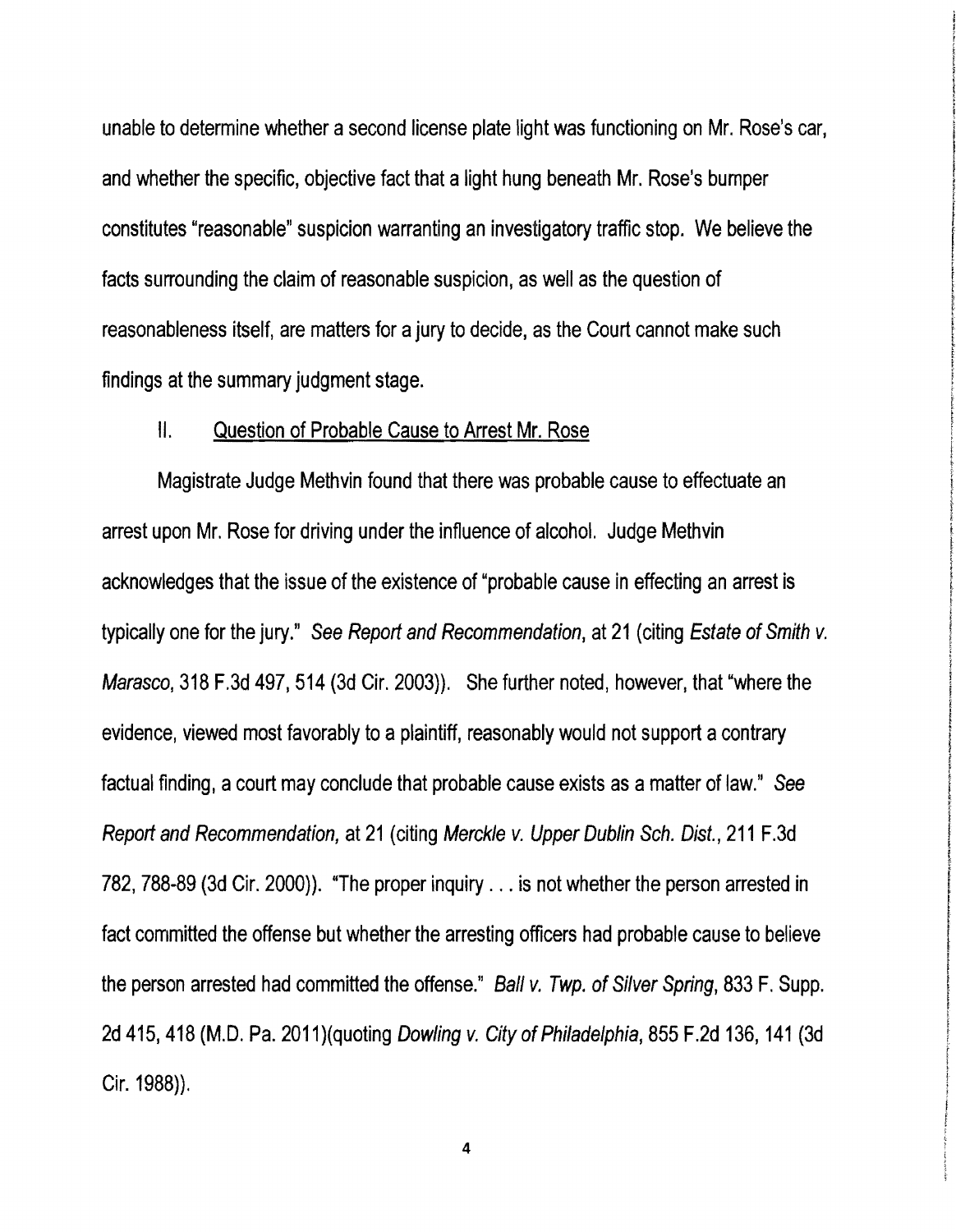Judge Methvin found several factors militating in favor of adetermination of the existence of probable cause for Mr. Rose's arrest. First, she placed emphasis on the fact that Mr. Rose admitted to consuming five (5) beers. Although Mr. Rose admits to drinking beer, and the number five was uttered by Mr. Rose, the recording is not sufficiently clear to definitively establish that Mr. Rose consumed five beers within aperiod that might render him in violation of Pennsylvania law.

Judge Methvin also acknowledged that Burns testified that he smelled alcohol on Mr. Rose's breath. At the summary judgment stage, however, the Court cannot credit such testimony as an objective fact. The credibility of Defendant Burns is an issue that must be determined by a jury.

The Report and Recommendation relies heavily upon the contention that Mr. Rose performed poorly on the four field-sobriety tests administered by Defendants. The Court believes that reasonable jurors might differ as to whether they believe that Mr. Rose failed any of the sobriety tests, and making such a determination at the summary judgment stage would require the Court to engage in inappropriate fact-finding.

Further, the breathalyzer test administered by Defendants yielded results far below *<sup>t</sup>* the legal limit of blood alcohol content levels permitted for an automobile driver in Pennsylvania. Although the test is not definitive for the purpose of determining probable cause, it does not support Defendants' contention that Mr. Rose was under the influence of <sup>i</sup> alcohol. Particularly troublesome is the discussion between Raisner and Burns in which

t **Excellent** !

**for a family of the** 

1<br>1914 - Paris !!! !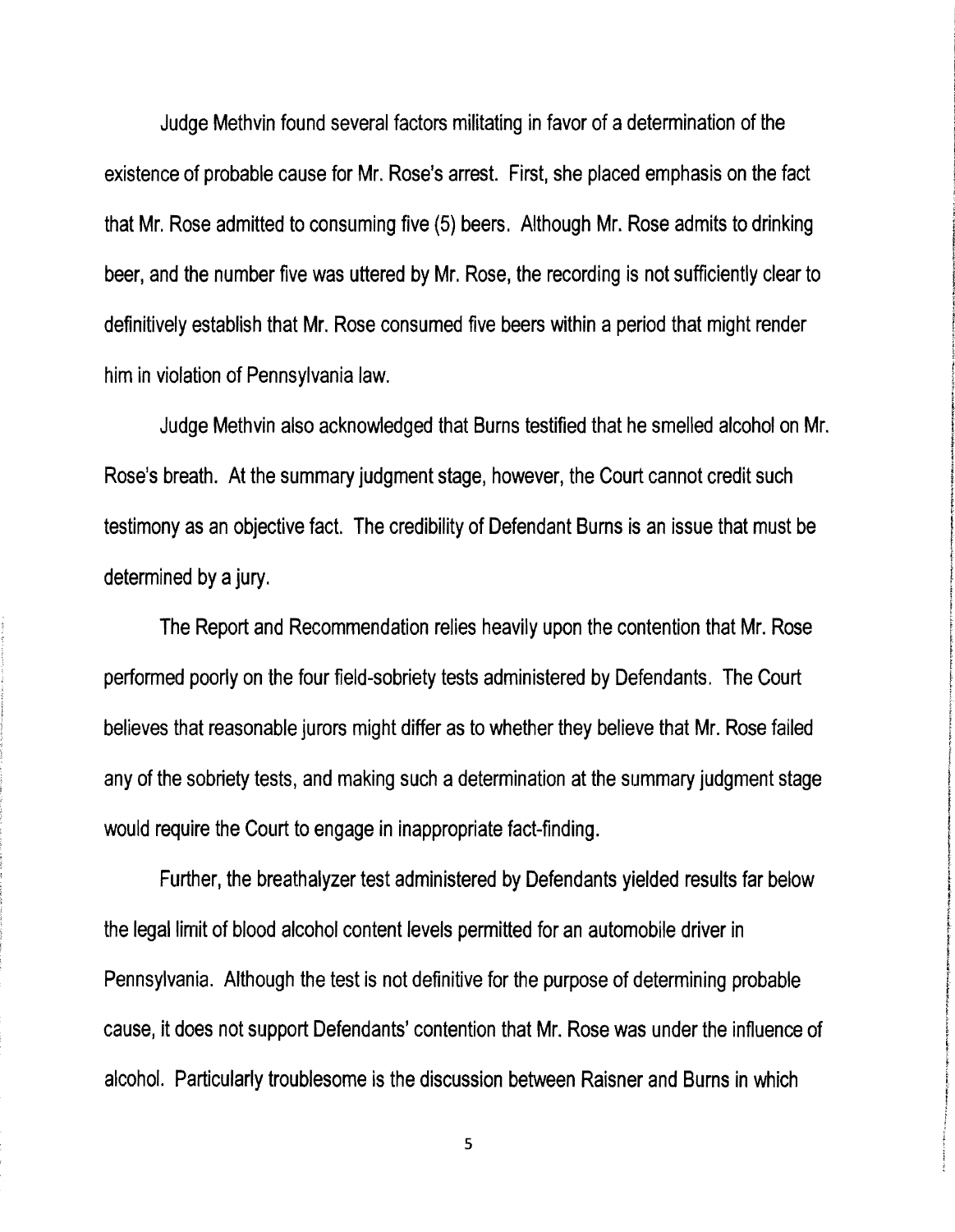Burns told Raisner that he would not place Mr. Rose under arrest. Raisner responded to Burns that if Burns refused to arrest Mr. Rose, then Raisner would do it himself. A jury should be permitted to determine whether this conversation, captured by the police cruiser's mounted camera, negates a finding of probable cause. It is a matter of credibility that cannot be determined at summary judgment.

# III. Malicious Prosecution

Judge Methvin appropriately found that Plaintiffs claim for malicious prosecution

ته بالمستقيم

**IC-adaptosacións** 

t

f

**International Control Account** 

! f

Partners.

pursuant to the Fourth Amendment under §1983 cannot withstand summary judgment.

As Judge Methvin noted, a claim for malicious prosecution under the Fourth Amendment

pursuant to § 1983 requires proof of five elements:

- (1) Defendant initiated acriminal proceeding;
- (2) the criminal proceeding ended in defendant's favor;
- (3) the defendant initiated the proceeding without probable cause;
- (4) the defendant acted maliciously or for apurpose other than bringing the plaintiff to justice; and
- (5) the plaintiff suffered deprivation of liberty consistent with the concept of seizure as a consequence of a legal proceeding.

Dice v. Johnson, 711 F. Supp. 2d 340, 364-65 (M.D. Pa. 2010) (Caldwell, J.) (quoting

Johnson v. Knorr, 477 F.3d 75,81-82 (3d Cir. 2007)).

In the present matter, no criminal prosecution was ever brought against Mr. Rose.

The record further contains no evidence that Defendants failed to "disclose exculpatory

evidence." Finally, Mr. Rose was never found innocent of the charges for which he was

arrested because he was deceased and never charged. Accordingly, for these reasons and t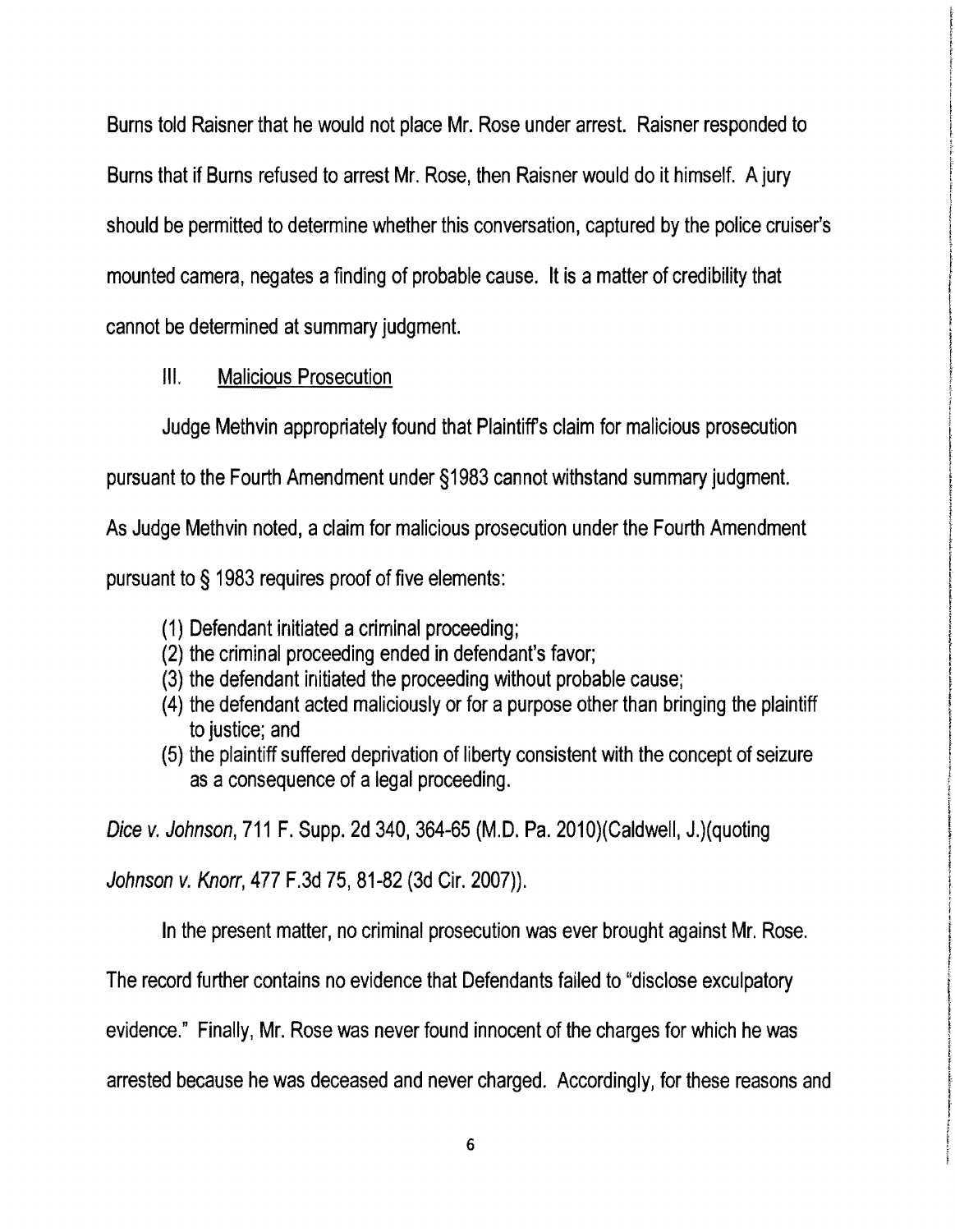for the reasons set forth in Judge Methvin's Report and Recommendation, summary judgment in favor of Defendants will be granted on this claim.

## IV. State Law Claims

Under the Pennsylvania Political Subdivision Tort Claims Act ("PSTCA"), 42 Pa. Cons. Stat. § 8541, et seq., municipal employees are provided immunity, commensurate with the immunity provided to their employer, but only if the act committed was within the scope of the employee's employment. 42 Pa. Cons. Stat. § 8545. The PSTCA includes eight exceptions to local agency immunity. As noted by Judge Methvin, 'Ta] willful misconduct exception exists: a public official does not receive immunity when his action 'constituted a crime, actual fraud, actual malice or willful misconduct."" See Report and Recommendation, at 33 (quoting 42 Pa. Cons. Stat. Ann. § 8550).

In the matter sub judice, it is unclear whether Defendants' actions, if any, were malicious or motivated by willful misconduct. Like the earlier factual questions concerning reasonable suspicion and probable cause, the Court is unwilling to make findings of this nature at the summary judgment stage. Accordingly, Plaintiff's state law claims should be presented to a jury.

7

l<br>L'alcoad and de la California de la California de la California de la California de la California de la California<br>L'alcoad de la California de la California de la California de la California de la California de la Calif

rentan

for the second results of the

f f **Internet incomediation** ; f